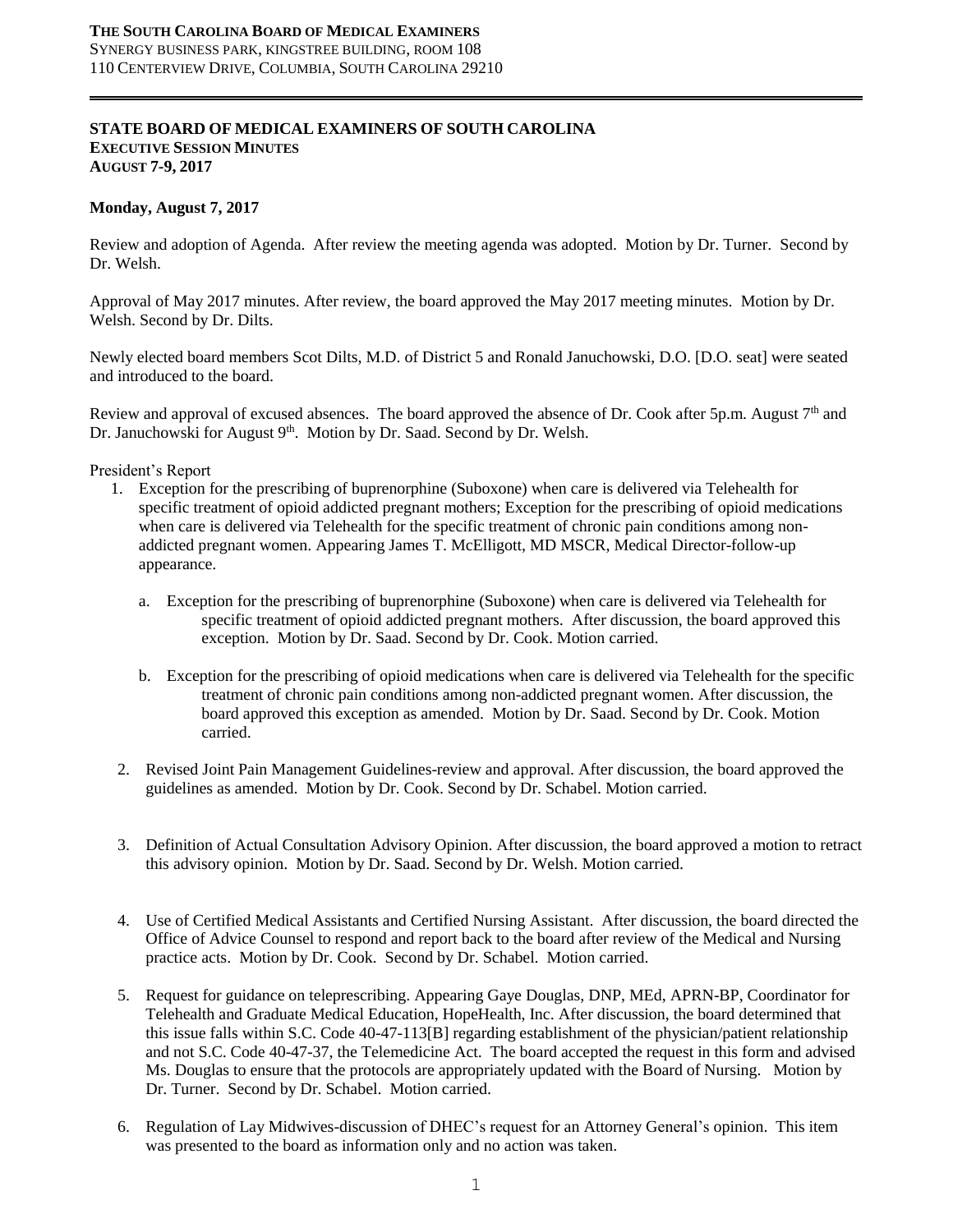*SC Board of Medical Examiners Executive Session Agenda August 7-9, 2017 Page 2*

- 7. Botox Joint Committee-Advisory Opinion-June 9<sup>th</sup>, 2017. The board approved this joint opinion of the boards of Medical, Nursing and Dentistry. It will now be taken for approval to the Nursing and Dentistry boards. Motion by Dr. Schabel. Second by Dr. Welsh. Motion carried.
- 8. H3587-Seizure Safety in Schools Study Committee-Appointment of board member. After discussion the board appointed Dr. Saad to serve in this capacity. Motion by Dr. Gardner. Second by Dr. Schabel. . Motion carried.
- 9. Tri-regulator conference report. Darra Coleman, Chief Advice Counsel reported of her attendance at which topics including opioid prescribing, CME, EMR, the NC Dental board case and board deregulation and physician burnout were on the agenda.
- 10. Travel Request-FARB Conference- October 5-8, 2017-Savannah. The board approved a request for Adam Russell and Darra Coleman to attend this conference. Motion by Dr. Saad. Second by Dr. Schabel. Motion carried.
- 11. Travel Request-FSMB Attorney Workshop-November 8-9, 2017-San Diego- The board approved a request for Darra Coleman to attend this conference. Motion by Dr. Saad. Second by Dr. Schabel. Motion carried.
- 12. Governor's Regulatory Review Executive Order-this EO from Governor McMaster directed agencies to review statutes, policies and procedures to determine if either more or less regulation is needed or no change is recommended. The board review a number of these including the regulation referring to a code or principles of ethics. The board recommended promulgation of a regulation to reference in particular the AMA Code of Ethics. Motion by Dr. Saad. Second by Dr. Schabel. Motion carried.

Other regulations reviewed: Reg. 81-1-no amendment recommended. Reg. 81-12-no amendment recommended. Reg. 81-21-no amendment recommended. Reg. 81-25-no amendment recommended. Reg. 81- 31-no amendment recommended. Reg. 81-32-no amendment recommended. Reg. 81-33-no amendment recommended. Reg. 81-40-no amendment recommended. Reg. 81-50-no amendment recommended. Regulation 81-70-no amendment recommended. Motion by Dr. Welsh. Second by Dr. Saad. Motion carried.

Regulation 81-80 regarding the USMLE. After discussion, the board recommended that the first paragraph be stricken and begin with A [Education requirements] Motion by Dr. Cook. Second Dr. Chow. Motion carried.

Regulation 81-81-no amendment recommended. Regulation 81-90-no amendment recommended. Regulation 81-96-no amendment recommended. Regulation 81-110-no amendment recommended. Regulation 81-200 no amendment recommended. Regulation 81-201-no amendment recommended. Regulation 81-202-no amendment recommended. Regulation 81-203-no amendment recommended. Regulation 81-204-no amendment recommended. Regulation 81-205-no amendment recommended. Regulation 81-300-no amendment recommended. Motion by Dr. Welsh. Second by Dr. Saad. Motion carried.

# 13. New Licensee Information Packet

After discussion, the New Licensee Information Packet was amended to reflect the protocol when a new licensee is to contact their assigned board member; only if they have questions after review of the medical practice act and to reflect the PMP requirement following passage of H3824. Motion by Dr. Schabel. Second by Dr. Welsh. Motion carried.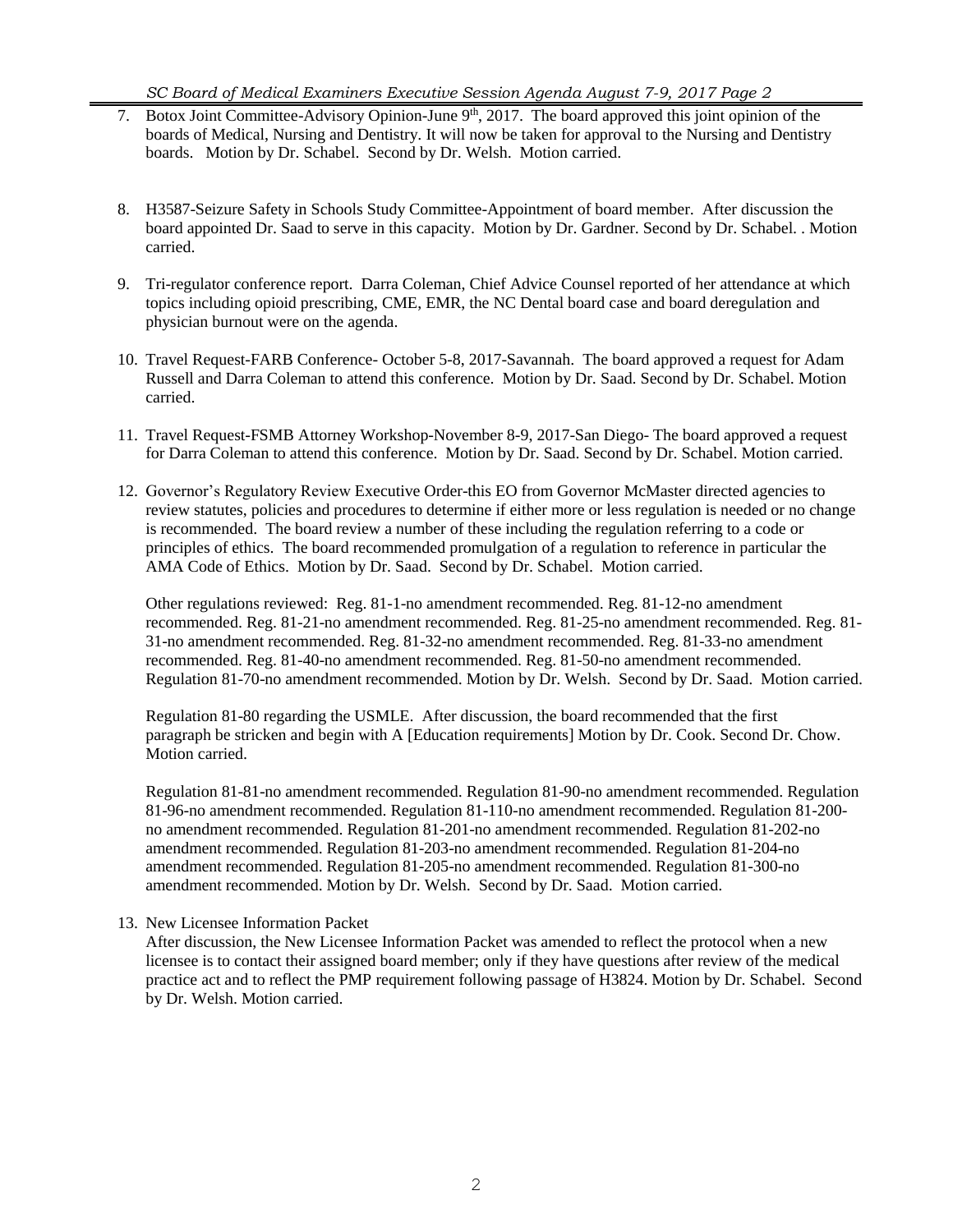Administrator's Report

- 1. Physician Assistant Advisory Committee- After discussion, the board approved the proceedings of the Physician Assistant's Advisory Committee from its July 7<sup>th</sup>, 2017 meeting. Motion by Dr. Gardner. Second by Dr. Schabel. Motion carried.
- 2. Respiratory Care Practitioner Advisory Committee-After discussion, the board approved the proceedings of the RCP Advisory Committee in the absence of a quorum for the committee's July 14<sup>th</sup>, 2017 meeting. Motion by Dr. Gardner. Second by Dr. Schabel. Motion carried.
- 3. Board Elections Update-Mr. Spoon gave the board an update of board elections mentioned new members Dr. Dilts and Dr. Januchowski. Upcoming elections are for Districts 2, 3, 6 and 7.
- 4. CME Audit Update-After discussion, the board directed that the remaining licensees not in compliance with the audit receive notice via letter of the opportunity for a hearing before further action is taken on the license.
- 5. CME-available from SCMA re: H3824-Mr. Spoon mentioned that the 4-hour CME required for Physician Assistants and Podiatrists pursuant to the passage of H3824 is available from the SCMA.
- 6. FSMB 2017 Annual Report-Mr. Spoon distributed to the members present a copy of the FSMB Annual Report for 2017.

Legislative Update, Holly Beeson, Rebecca Leach- LLR Office of Communications Holly Beeson and Rebecca Leach, LLR Office of Communications and Governmental Affairs, updated the board on legislative items of interest including medical marijuana, abortion, and birthing centers and intranasal Midazolam. The Prescription Monitoring Program, Nurse Licensure Compact and Industrial Hemp legislation passed.

### FINAL ORDER HEARINGS

A MOTION WAS MADE AND PASSED FOR THE BOARD TO GO INTO EXECUTIVE SESSION TO CONDUCT FINAL ORDER HEARINGS. EACH HEARING WAS HELD IN EXECUTIVE SESSION AND THE BOARD'S FINAL ORDER IS ON FILE AT THE BOARD OFFICE. AFTER TESTIMONY FOR EACH CASE, THE BOARD ENTERED A PRIVATE DELIBERATIVE SESSION. NO VOTES WERE MADE OR ACTIONS TAKEN WHILE THE BOARD WAS IN EXECUTIVE SESSION. A MOTION WAS MADE AND PASSED TO RETURN TO PUBLIC SESSION AND THE BOARD VOTED ON THE FOLLOWING SANCTIONS AFTER EACH FINAL ORDER HEARING:

2007-297, Mandatory reappearance to request release from terms and conditions. [Closed Hearing] Respondent's motion to be released from terms and conditions is granted. Motion by Dr. Schabel, Second Dr. Welsh. Motion carried.

Applicant for Licensure [Closed Hearing]

Applicant is granted a license with condition. Motion Dr. Dilts, Second by Dr. Schabel. Motion carried.

CADDELL, Titus D., M.D. of Greenville, S.C., 2016-33, MOA [Closed Hearing] The MOA is accepted. The Respondent has violated the Medical Practice Act. The sanction of the board is revocation of licensure. Motion by Dr. Cook. Second Dr. Welsh. Motion carried.

### HARGRAVE, Ronald P. M.D., of Mt. Pleasant, S.C. 2015-173, MOA

Respondent has violated the Medical Practice Act. Public reprimand. Within six months the Respondent shall pay costs in the amount of \$400; complete a recordkeeping course as approved by the board and a prescription-writing course as approved by the board. Motion by Dr. Welsh. Second Dr. Turner. Motion carried.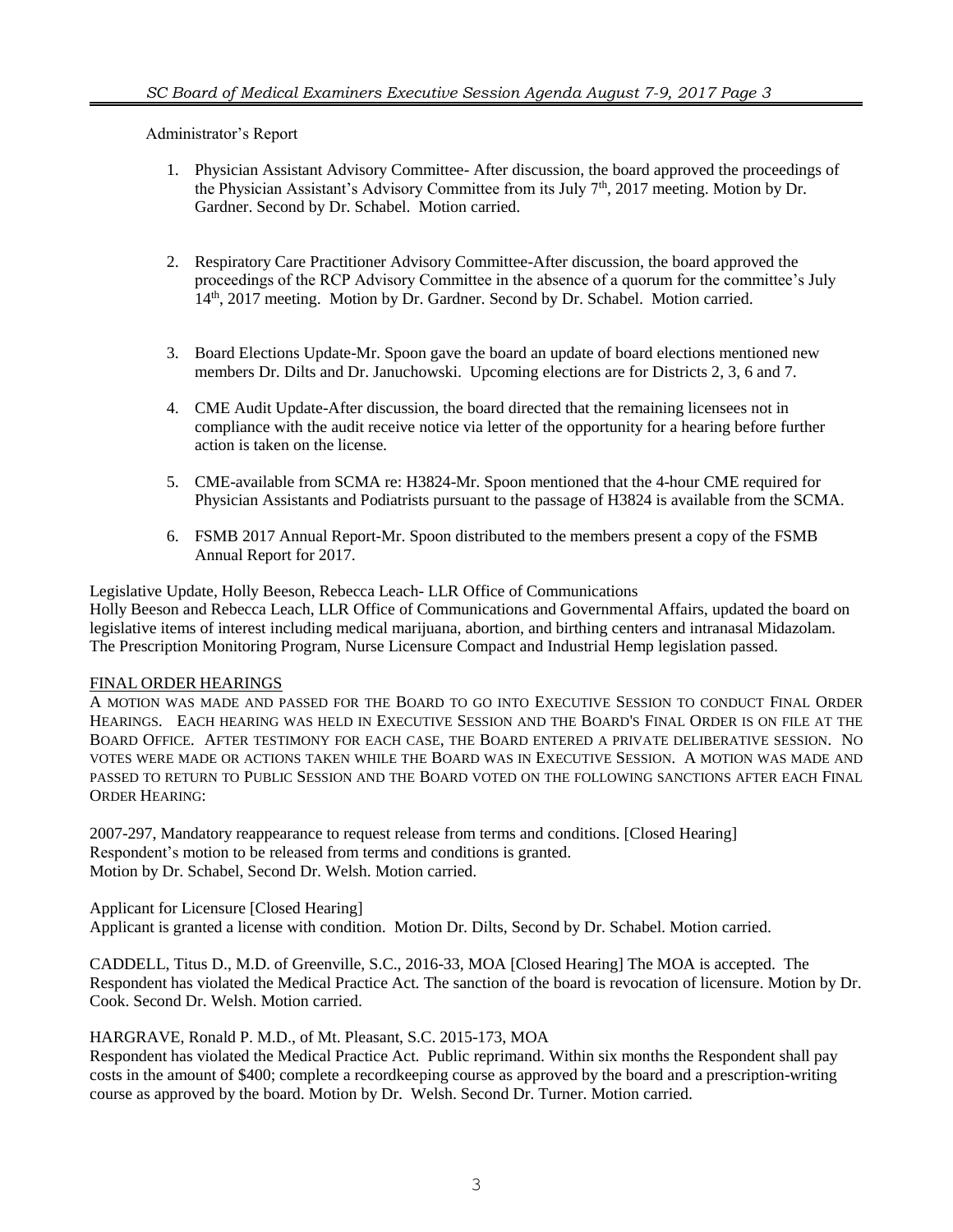HAWKEY, Thomas E., D.O., of Sumter, S.C., 2016-243, MOA [Closed Hearing] The MOA is accepted. Respondent has violated the Medical Practice Act. The sanction of the board is as follows: Public reprimand, a civil penalty of \$3,000.00 and investigative costs of \$400. Motion by Dr. Cook, Second by Dr. Chow. Motion carried.

BERDECIA, Joseph, M.D., of Lexington, S.C., Applicant for Reactivation of Licensure Respondent's request to withdraw the application for reactivation is accepted. Motion by Dr. Schabel. Second by Dr. Saad. Motion carried.

KARVAR, Serhan, M.D. of Mt. Pleasant, S.C., Applicant for Academic Licensure The board deferred action on this application pending additional information and clarification from Dr. Dubois as to the need for this academic medical license in the current position that Dr. Karvar holds at the MUSC Department of GI. Motion by Dr. Saad. Second by Dr. Januchowski. Motion carried.

DOBSON, Joseph V., M.D. of Charleston, S.C., 2016-224, 2016-424 MOA [Closed Hearing] Respondent has violated the medical practice act. Public reprimand; payment of investigative costs of \$440.00 within 90 days and conditions. Motion by Dr. Gardner. Second by Dr. Januchowski. Motion carried.

# **Tuesday, August 8, 2017**

Office of Disciplinary Counsel and Office of Investigations and Enforcement Report-Pat Hanks, Office of Disciplinary Counsel, Jason Haynes, Office of Investigations and Enforcement

In addition to the case statistics and training received by OIE staff, there were 75 Dismissal, 16 Letter of Caution and 13 Formal Complaint IRC recommendations presented to the board for approval.

Dismissals-Motion by Dr. Saad. Second by Dr. Welsh. Motion carried. Letters of Caution- Motion by Dr. Gardner. Second by Dr. Welsh. Motion carried.

Formal Complaints- Motion by Dr. Saad. Second by Dr. Welsh. Motion carried.

WERTHEIMER, James L., PA of South Haven, MI, 2014-283, MOA, Shanika Johnson, ODC [Closed Hearing] Revocation of license. Motion by Dr. Gardner. Second by Dr. Cook. Motion carried.

### 2016-27, MOA

Respondent has not violated the Medical Practice Act. Motion by Dr. Cook. Second by Dr. Schabel. Motion carried.

2015-510, MOA, Respondent has violated the Medical Act. Private reprimand and payment of investigative costs of \$2,450.00. Motion by Dr. Cook. Second by Dr. Saad. Motion carried.

2012-325, 2014-255, 2014-428, 2015-223, Petition for Reinstatement [Closed Hearing] The decision of the board is reinstatement of license with conditions. Motion by Dr. Cook. Second by Dr. Schabel. Motion carried.

2016-416, Petition for reconsideration [Closed Hearing] The board defers action on this case until demonstration of clinical competence. Motion by Dr. Cook. Second by Dr. Saad. Motion carried.

DOLLISON, Clarence J., M.D. of Columbia, S.C., 2016-320, MOA, Respondent Pro Se, Rowland Alston, ODC [Closed Hearing] The MOA is accepted. Respondent has violated the Medical Practice Act. The sanction of the board is as follows: A public reprimand and an admonishment that the issue of patient records be corrected. Motion by Dr. Cook. Second by Dr. Welsh. Motion carried.

2015-252, Request for worksite approval. Approved worksite with limit of 36 hours per week. Respondent may not supervise an APRN or PA. The physician who is Respondent's immediate supervisor should submit quarterly reports to the board for one year regarding Respondent's clinical effectiveness and benefit to the community. Motion by Dr. Gardner. Second by Dr. Schabel. Motion carried.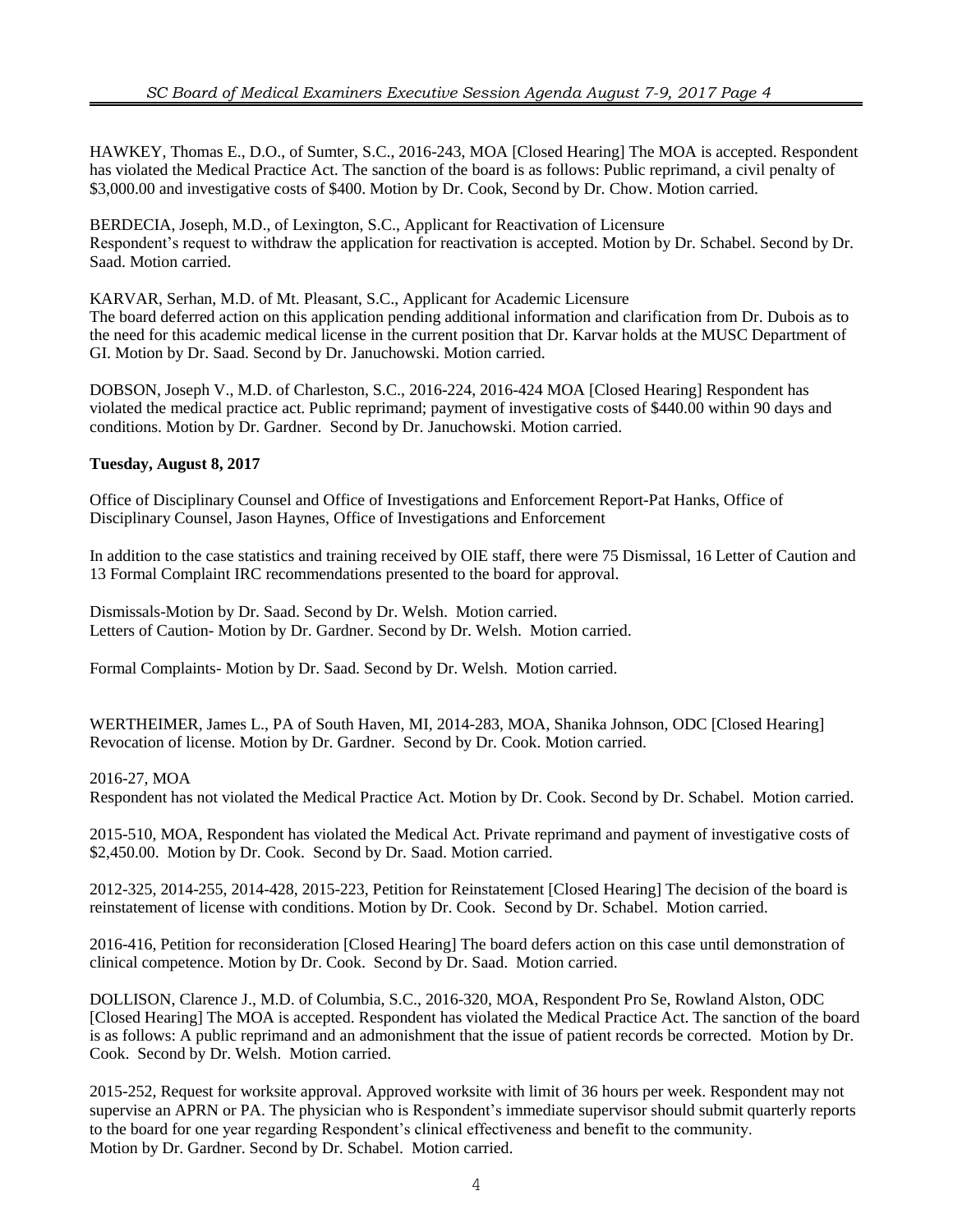2017-184, Petition for Reinstatement [Closed Hearing] Reinstatement of license with conditions. Motion by Dr. Cook. Second by Dr. Turner. Motion carried.

2015-157, 2016, 187, 2016-199, Petition for release from terms and conditions. [Closed Hearing] Respondent's motion to remove the sanctions previously applied is denied. Motion by Dr. Schabel. Second by Dr. Cook. Motion carried.

Applicant for Licensure [Closed Hearing] As a condition of licensure, applicant must enter into a contract with RPP and commit to total sobriety for five years. Motion by Dr. Schabel. Second Dr. Saad. Motion carried.

WILLIAMSON, Mark B., M.D. of Statesville, N.C., Applicant for Licensure Applicant approved for licensure without condition. Motion by Dr. Dilts. Second Dr. Saad. Motion carried.

GIORDANO, Stephen R., D.O. of Mooresville, N.C., Applicant for Licensure [Closed Hearing] Applicant's request to withdraw application is accepted. Motion by Dr. Schabel. Second by Dr. Dilts. Motion carried.

2013-474 Petition for Reinstatement, [Closed Hearing] Petition for reinstatement of license is granted with conditions: Motion by Dr. Cook. Second by Dr. Saad. Motion carried.

# **Wednesday, August 9, 2017**

MAYER, Marion J., D.O. of Charleston, S.C., 2011-40 Final Order Hearing – Panel Report [Closed Hearing] The board accepts the panel report and recommendations. Sanction: Revocation of license. Motion by Dr. Turner. Second by Dr. Saad. Motion carried.

2010-332 Final Order Hearing [Closed Hearing] The board accepts the panel report and recommendations. Motion by Dr. Chow. Second Dr. Schabel. Motion carried.

2007-367 Petition for release from terms and conditions [Closed Hearing] Petition for release from terms and conditions is denied. Motion by Dr. Gardner. Second by Dr. Schabel. Motion carried.

CHU, John R., M.D. of Blythewood, S.C., Applicant for Licensure Applicant approved for licensure without condition Motion by Dr. Saad. Second by Dr. Schabel. Motion carried.

CANOVAS, Bernardo F. of Rochester, MN, Applicant for Licensure Applicant is approved for licensure. If his board certification through the American Board of Surgery is not attained, the license will become inactive at the end of 24 months from the date of issuance. Motion by Dr. Schabel. Second by Dr. Saad. Motion carried.

LIVERNOIS, Richard G., M.D. of Newnan, GA, Applicant for Licensure Applicant approved for licensure without condition. Motion by Dr. Cook. Second Dr. Schabel. Motion carried.

Domestic Violence & Vulnerable Adult Abuse Strangulation training update, Brian K. Bennett, Instructor, S.C. Criminal Justice Academy.

Officer Bennett gave a follow-up presentation to his 2015 presentation to the board focusing on strangulation incidents, non-fatal, with child abuse, vulnerable adults, sexual assault victims, and kidnapping victims.

2012-217, Final Order Hearing - Panel Report [Closed Hearing] The board accepts the panel report and recommendations. Motion by Dr. Cook. Second by Dr. Chow. Motion carried.

2014-84, 2015-456, MOA, [Closed Hearing] Respondent has violated the Medical Practice Act. The sanction of the